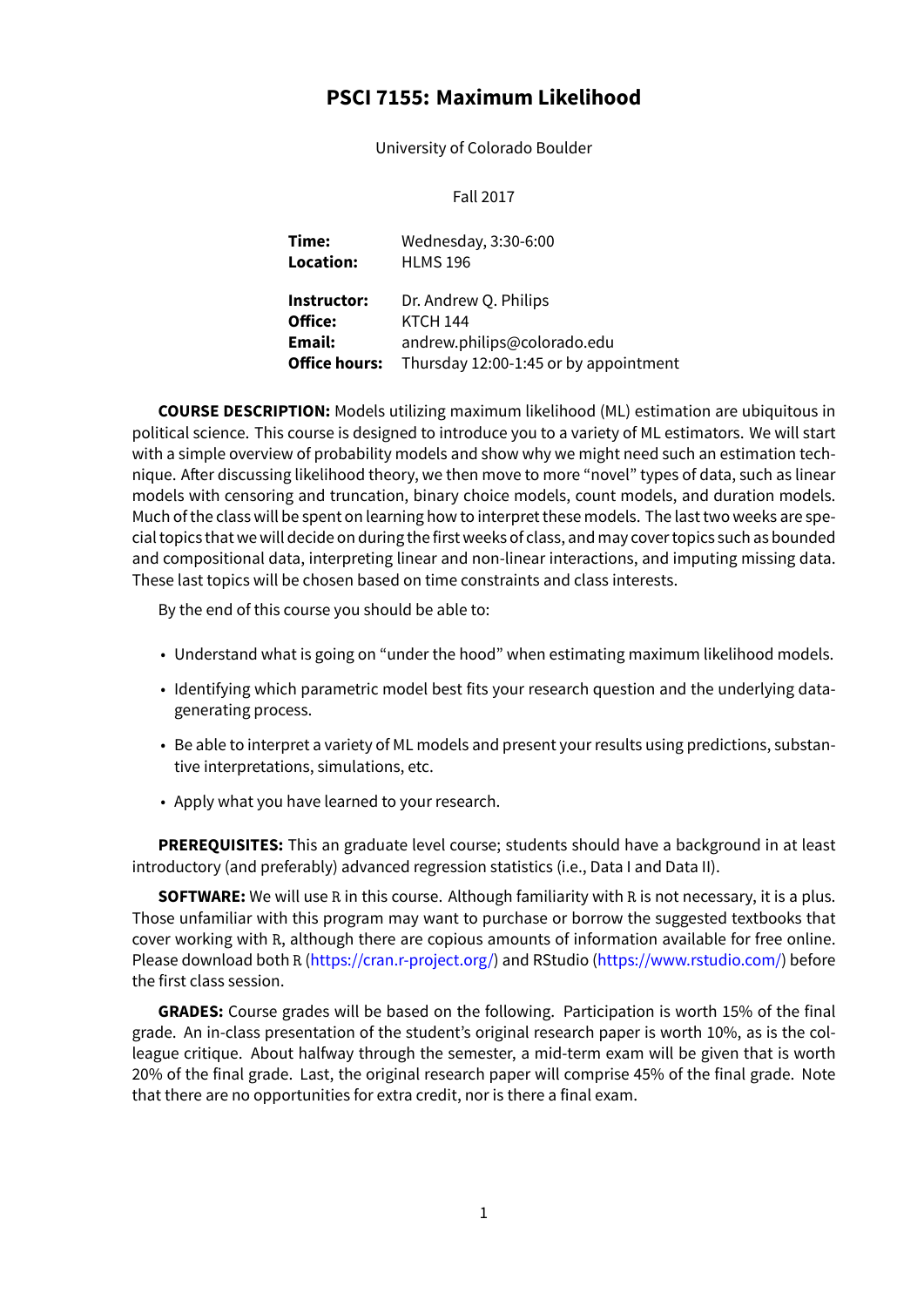Participation 15% In-Class Presentation  $10\%$ Colleague Critique  $10\%$ Midterm Exam | 20% Original Research Paper | 45%

The following scale will be used to turn numerical grades into letter ones. Note that I will round up a letter should your grade fall on the number (but on or above 0.5) between two letters (e.g., 89.5 up to 90 rounds up to an A-).

> Grade Scale  $A$  | 95-100  $A - 90-94$  $B+ | 87-89$  $B$  84-86  $B - 80 - 83$  $C+$  77-79  $C$  74-76  $C-$  70-73  $D+$  67-69  $D$  64-66  $D-$  60-63  $F | 0-59$

**PARTICIPATION:** Participation is an integral component of graduate courses. Students are expected to come to every class *having already read the assigned readings for that day*, and should be prepared to discuss them. Graduate-level courses only are successful when all participate actively in the discussion.

**MIDTERM EXAM:** About halfway through the semester there will be a mid-term exam. There are two portions to this. First is an in-class, open book exam, where you are free to consult your notes, readings, etc. The second part is a take-home applied exam which you should use R or other programs to produce your answer. Although you may consult help files, notes, and the internet for the second portion of the midterm, *you cannot consult with other graduate students*. This will be considered a form of cheating.

**ORIGINAL RESEARCH PAPER:** By the end of the class, students should have a solo-authored research article-length working paper that either: a.) a purely methodological paper (less common), or b.) an applied research paper that utilizes at least one of the maximum likelihood models discussed in the course. Since one semester is a short time in which to write such a paper, it is crucial to get some semblance of an research topic early in the semester. I encourage students to meet with me early on to discuss potential topics. Half-way through the semester, there will be a mandatory "check-in" to ensure all students have a feasible research topic. I am open to this paper being submitted for credit in another course, or a substantial re-write from a previous semester, but this needs to be cleared by me (and by the other professor). Note that the most important part of the research paper for the purposes of this class is the theory, hypotheses, research design, and presentation and interpretation of the results. Students are encouraged to write the paper using  $E/FX$ .

**COLLEAGUE CRITIQUE:** After all research papers are due, I will assign each student to read and critique *two*of theirfellow students' papers. Students should treat this just as they would an invitation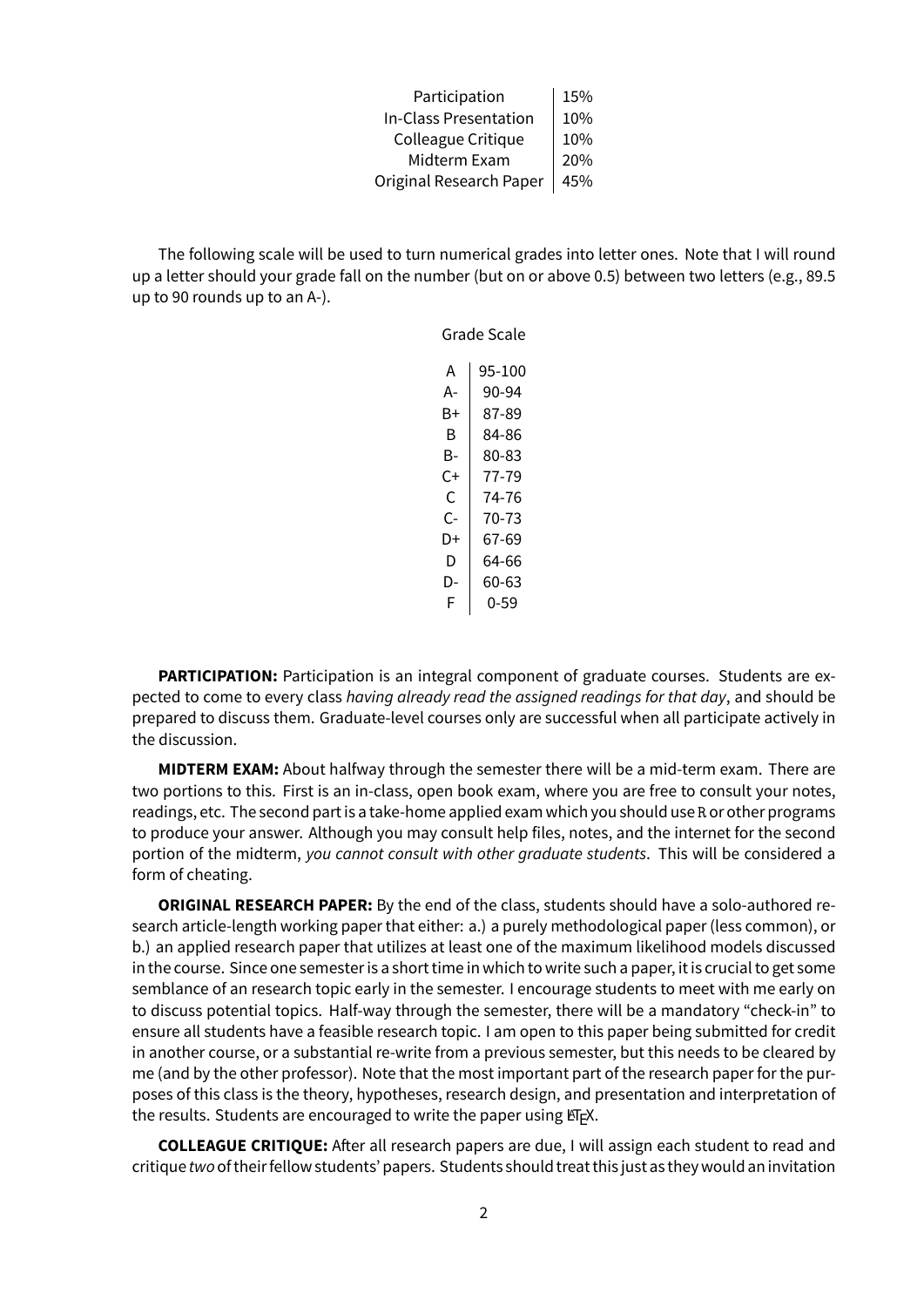to peer review a manuscript. Theory, research design, data, methods, etc,... should be critiqued.

**IN-CLASS PRESENTATIONS:** Instead of a final exam, students will give in-class presentations on their research papers. This will be held after the colleague critiques are due, so students will have some time to make changes as necessary. These are conference-length (i.e., about 12-15 minutes) presentations.

**ATTENDANCE AND LATE POLICY:**Attendance is a key component of succeeding in graduate school. I provide slides for each class, but we will have a much more comprehensive discussion than what appears on the slide. Attendance is mandatory, with the exception of university-excused absences. If you need to miss a class, you should—if possible—let me know in advance so that we can make arrangements.

Assignments are due on the day listed in the syllabus. Late assignments will not be accepted.

**REQUIRED TEXTS:** The following texts are required for the course. Any additional readings will be made available to you on the first day of class or as needed.

- Long, J. Scott. 1997. *Regression models for categorical and limited dependent variables*. Thousand Oaks, CA. Sage.
- Eliason, Scott R. 1993. *Maximum likelihood estimation: Logic and practice*. Thousand Oaks, CA. Sage.
- King, Gary. 1998. *Unifying political methodology: The likelihood theory of statistical inference*. University of Michigan Press.

Note that it is expected to read the week's required readings before coming to class.

**RECOMMENDED TEXTS:** The following texts are not required, but may be helpful to some. In the schedule below there are additional texts in the "suggested readings".

- Box-Steffensmeier, Janet M., and Bradford S. Jones. 2004. *Event history modeling: A guide for social scientists*. Cambridge University Press.
- Cameron, Adrian Colin and Pravin K. Trivedi. 2013. *Regression analysis of count data*. Second Edition. Cambridge University Press.
- Cameron, Adrian Colin, and Pravin K. Trivedi. 2009. *Microeconometrics using Stata* Volume 5. College Station, TX: Stata Press.
- Gelman, Andrew, and Jennifer Hill. *Data analysis using regression and multilevel/hierarchical models*. Cambridge University Press, 2006.
- Hosmer, D., Stanley Lemeshow, and Susanne May. 2008. *Applied survival analysis: Regression modeling of time to event data*. Second Edition. New York: Wiley.
- Long, J. Scott and Jeremy Freese. 2014. *Regression models for categorical dependent variables using Stata*. Third Edition. Stata Press.
- Monogan, James E. 2015. *Political analysis using R*. Springer.
- Philips, Andrew Q. 2016. "ETEX: A brief introduction". Available [here](http://www.andyphilips.com/downloads/introduction%20to%20latex%20Philips.pdf).
- Forbes, Catherine, Merran Evans, Nicholas Hastings, and Brian Peacock. 2010. *Statistical distributions*. Fourth Edition. Wiley.
- Greene, William. 2011. *Econometric analysis*. 7th Edition. Upper Saddle River, NJ: Prentice-Hall.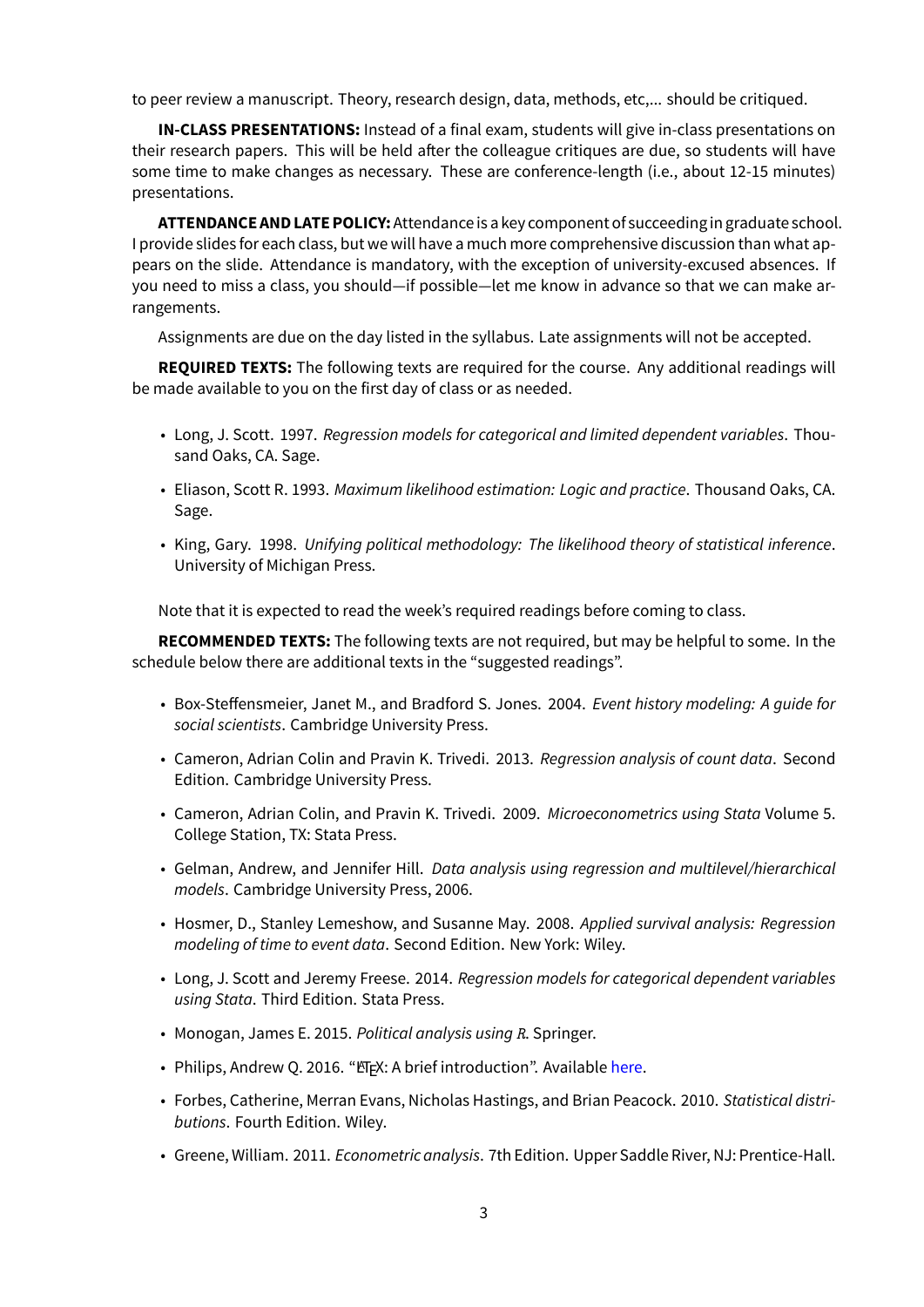#### **TENTATIVE SCHEDULE:**

# **Week 1: Introduction to Probability Models**

Required Readings:

- King Chapters 1 and 2
- Eliason Chapter 1 (pp. 1-18)
- Long Chapter 1

Suggested Readings:

- Burns, Patrick. 2011. *The R Inferno*. Available at: [http://www.burns-stat.com/documents/books/the-r-inferno/.](http://www.burns-stat.com/documents/books/the-r-inferno/)
- Philips, Andrew Q. 2017. "R: A brief introduction"

# **Week 2: Estimation: Looking Under the Hood**

Properties of ML models,

Required Readings:

- King Chapter 3
- Eliason Chapters 1 (pp. 18-21), and 3

# **Week 3: Generalized Linear Model**

Required Readings:

- King Chapter 4
- Eliason Chapter 2

### **Week 4: Censoring and Truncation, Selection Models and More**

Required Readings:

- Eliason Chapter 5
- Reed, William, and David H. Clark. 2000. "War initiators and war winners: The consequences of linking theories of democratic war success." *Journal of Conflict Resolution* 44(3): 378–395.

Suggested Readings:

- White, Halbert. 1980. "A heteroskedasticity-consistent covariancematrix estimator and a direct testfor heteroskedasticity." *Econometrica: Journal of the Econometric Society*: 817-838.
- Tobin, James. 1958. "Estimation of relationships for limited dependent variables." *Econometrica: Journal of the Econometric Society*: 24-36.
- Sigelman, Lee and Langche Zeng. 2000. "Analyzing censored and sample-selected data with Tobit and Heckit models." *Political Analysis* 8(2): 167-182.

# **Week 5: Binary Choice Models**

Logit and probit Required Readings:

- Long Chapter 3
- King Chapter 5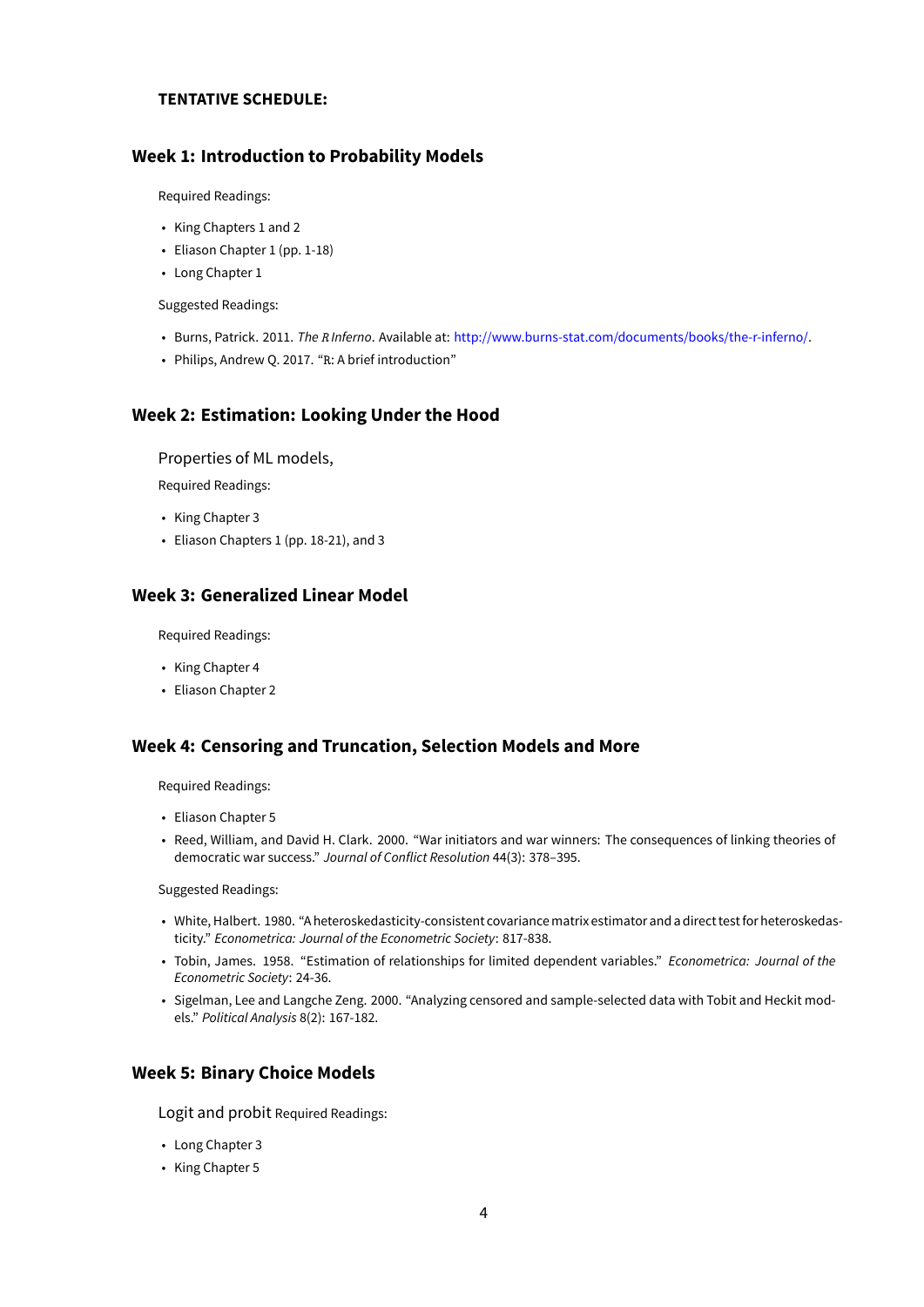# **Week 6: Binary Choice Models Continued**

Heteroskedastic probit and interpretation

Required Readings:

- Alvarez, R. Michael and John Brehm. 1995. "American ambivalence towards abortion policy: Development of a heteroscedastic probit model of competing values". *American Journal of Political Science* 39(4): 1055-1082.
- Ai, Chunrong, and Edward C. Norton. 2003. "Interaction terms in logit and probit models". *Economics Letters* 80:123- 129.
- Greenhill, Brian, Michael D. Ward, and Audrey Sacks. 2011. "The separation plot: A new visual method for evaluating the fit of binary models." *American Journal of Political Science* 55(4): 991-1002.

# **Week 7: Ordered and Multinomial Choice Models**

#### Ordered and multinomial logit and probit

Required Readings:

- Long Chapters 5 and 6
- Eliason Chapter 4
- Duch, Raymond M. and Harvey D. Palmer. 2004. "It's not whether you win or lose, but how you play the game: Selfinterest, social justice, and mass attitudes toward market transision." *American Political Science Review* 98(3):437- 452
- Whitten, Guy D. and Harvey D. Palmer. 1996. "Heightening comparativists' concern for model choice: Voting behavior in Great Britain and the Netherlands". *American Journal of Political Science*: 231-260.
- Alvarez, R.M. and J. Nagler. 1995. "Economics, issues and the Perot candidacy: Voter choice in the 1992 presidential election". *American Journal of Political Science*: 714-744.

Suggested Readings:

- Imai, Kosuke and David A. van Dyk. 2005. "A Bayesian analysis of the multinomial probit model using marginal data augmentation." *Journal of Econometrics* 124(2): 311-334.
- Alvarez, R. Michael, and Jonathan Nagler. 1998. "When politics and models collide: Estimating models of multiparty elections." *American Journal of Political Science* 42(1): 55–96.

# **Week 8: Midterm Exam**

Part I (in class) Part II (take-home) **Due by 11:59pm on Friday, October 20**

### **Week 9: Event Count Models**

Poisson, negative binomial, dealing with overdispersion and zero-inflation

Required Readings:

- Long Chapter 8
- King, Gary. 1989. "Event count models for international relations: Generalizations and applications." *International Studies Quarterly* 33(2): 123–147.
- King, Gary. 1988. "Statistical models for political science event counts: Bias in conventional procedures and evidence for the exponential poisson regression model". *American Journal of Political Science* 32:838-63.

Suggested Readings:

• Cameron, Adrian Colin and Pravin K. Trivedi. 2013. *Regression analysis of count data*. Second Edition. Cambridge University Press.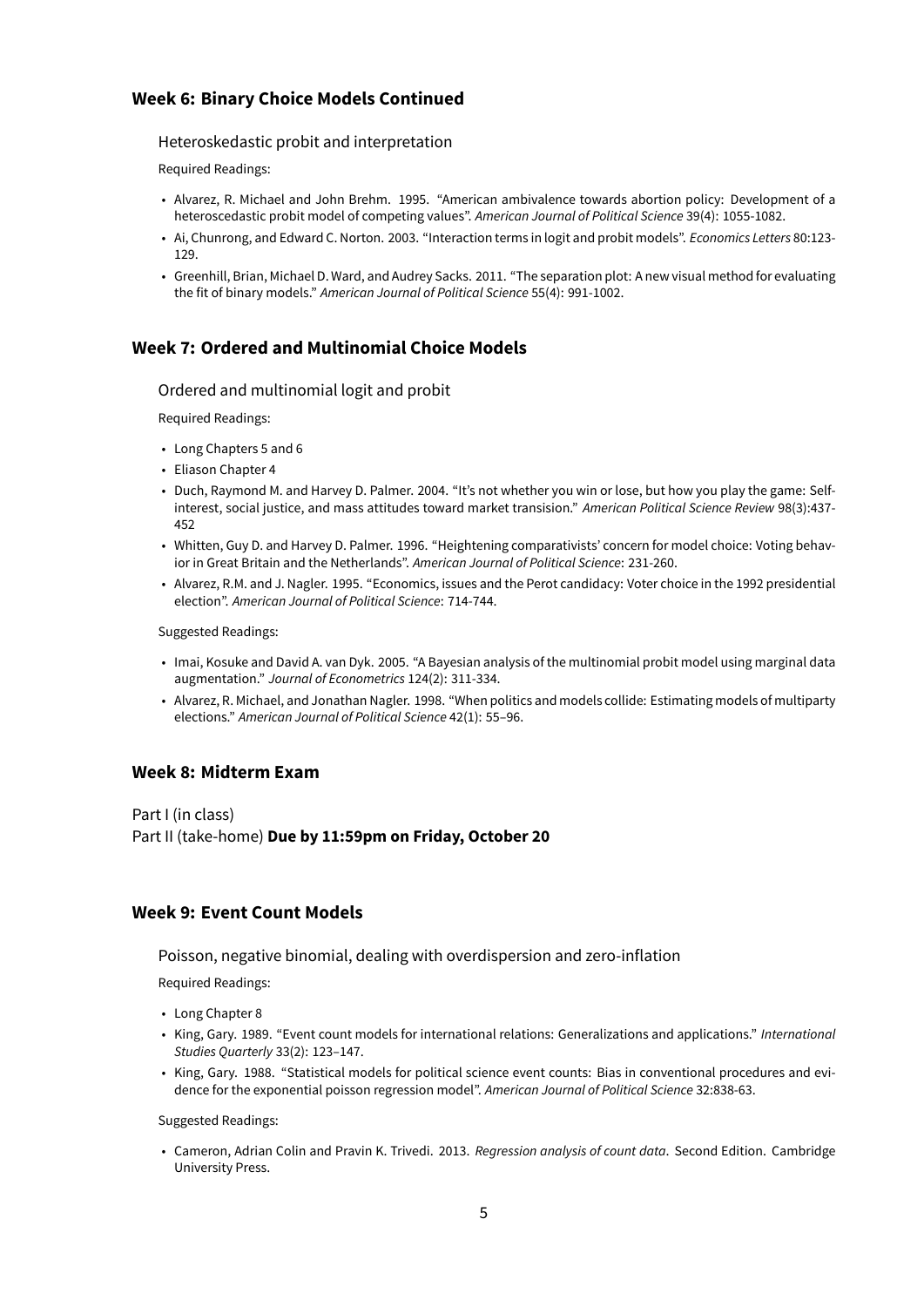# **Week 10: Event Count Models Continued**

Required Readings:

- Wilson, Matthew C., and James A. Piazza. 2013. "Autocracies and terrorism: Conditioning effects of authoritarian regime type on terrorist attacks." *American Journal of Political Science* 57(4): 941-955.
- Ruggeri, Andrea, Theodora-Ismene Gizelis, and Han Dorussen. 2013. "Managingmistrust: An analysis of cooperation with UN peacekeeping in Africa." *Journal of Conflict Resolution* 57(3):387-409.

# **Week 11: Duration Models**

Required Readings:

- Box-Steffensmeier, Janet M., and Bradford S. Jones. 1997. "Time is of the essence: Event history models in political science." *American Journal of Political Science*: 1414-1461.
- Berliner, Daniel. 2014. "The political origins of transparency." *The Journal of Politics* 76(2): 479-491.
- Bueno de Mesquita, Bruce, and Randolph M. Siverson. 1995. "War and the survival of political leaders: A comparative study of regime types and political accountability." *American Political Science Review* 89(2):841-55.

Suggested Readings:

- Berry, Frances Stokes, and William Berry. 1990. "State lottery adoptions as policy innovations: An event history analysis." American Political Science Review 84(2): 395-**ØØ415.**
- Box-Steffensmeier, Janet M., and Bradford S. Jones. 2004. *Event history modeling: A guide for social scientists*. Cambridge University Press.
- Hosmer, D., Stanley Lemeshow, and Susanne May. 2008. *Applied survival analysis: Regression modeling of time to event data*. Second Edition. New York: Wiley.

# **Week 12: Duration Models Continued**

Required Readings:

- Box-Steffensmeier, Janet M., and Christopher JW Zorn. 2001. "Duration models and proportional hazards in political science." *American Journal of Political Science*: 972-988.
- Park, Sunhee, and David J. Hendry. 2015. "Reassessing Schoenfeld residual tests of proportional hazards in political science event history analyses." *American Journal of Political Science* 59(4): 1072-1087.
- Kiefer, Nicholas M. 1988. "Economic Duration Data and Hazard Functions." *Journal of Economic Literature* 26:646-79.

Suggested Readings:

- Alt, James E., Gary King and Curtis S. Signorino. 2001. "Aggregation among binary, count, and duration models: Estimating the same quantities from different levels of data." *Political Analysis* 9(1):21-44.
- Box-Steffensmeier, Janet M., Suzanna De Boef and Kyle A. Joyce. 2007. "Event dependence and heterogeneity in duration models: The conditional frailty model." *Political Analysis* 15:237-256.

### **Week 13: NO CLASS (Thanksgiving Break)**

#### **Weeks 14 and 15: Special Topics**

Weeks 14 and 15 are special topics. We may cover some/all of the following, depending on time and the interests of the class:

- Linear and Non-Linear Interactions and Interpretation
	- **–** Rainey, Carlisle. 2016. "Compression and Conditional Effects: A Product Term Is Essential When Using Logistic Regression to Test for Interaction." *Political Science Research and Methods*: 1-19.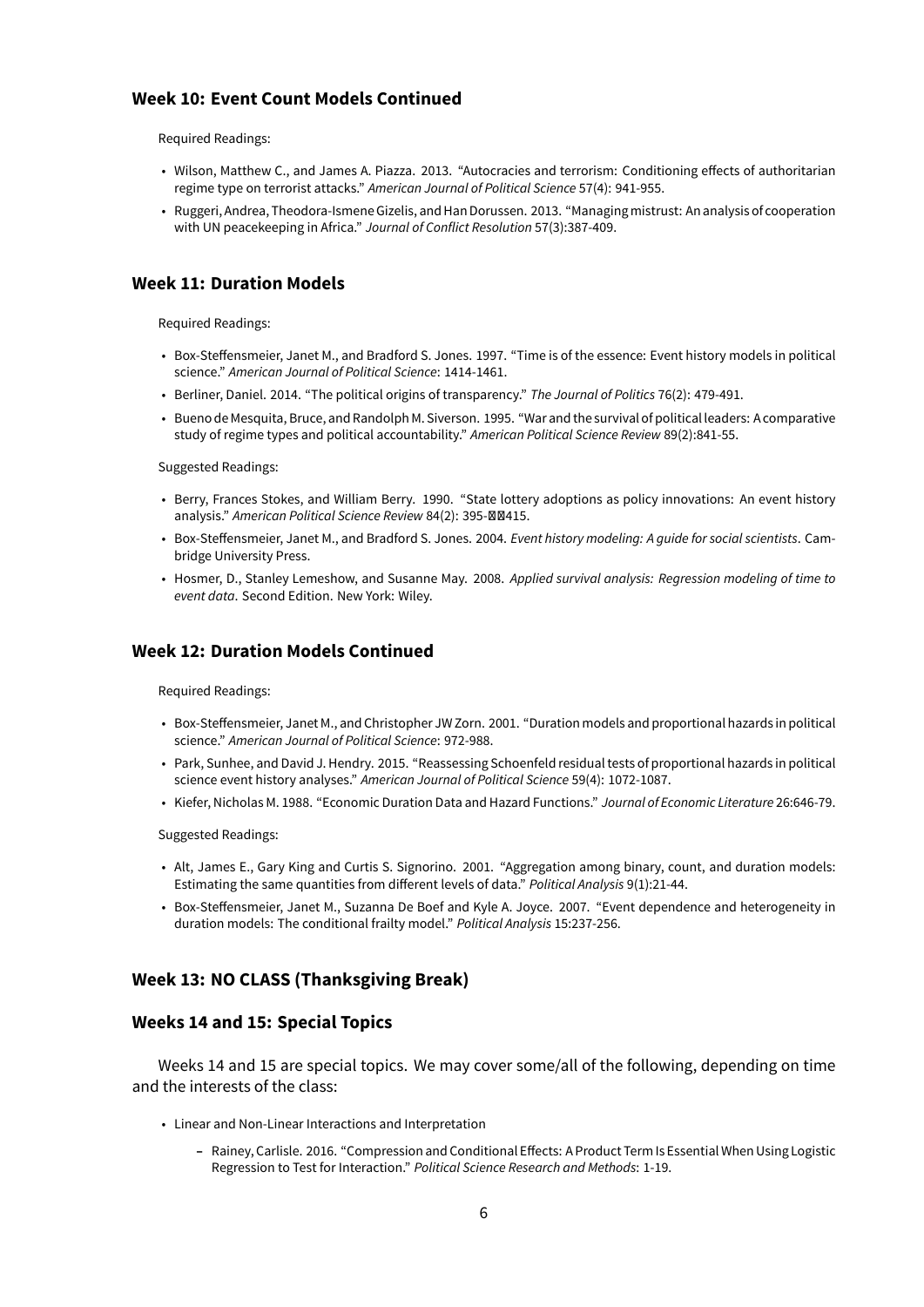- **–** Berry, William D., Jacqueline H. R. DeMeritt, and Justin Esarey. 2010. "Testing for Interaction in Binary Logit and Probit Models: Is a Product Term Essential?" *American Journal of Political Science* 54: 248-66.
- **–** Norton, E.C., H. Want, and C. Ai. 2004. "Computing Interaction Effects and Standard Errors in Logit and Probit Models." *Stata Journal* 4(2):154-67.
- **–** Hanmer, Michael J., and Kerem Ozan Kalkan. 2013. "Behind the curve: Clarifying the best approach to calculating predicted probabilities and marginal effects from limited dependent variable models." *American Journal of Political Science* 57(1):263-277.
- Bounded and Compositional Data
	- **–** Tomz, Michael, Joshua A. Tucker, and Jason Wittenberg. 2002. "An easy and accurate regression model for multiparty electoral data." *Political Analysis* 10(1): 66-83.
	- **–** Philips, Andrew Q., Amanda Rutherford, and Guy D. Whitten. 2016. "Dynamic pie: A strategy for modeling trade-offs in compositional variables over time". *American Journal of Political Science* 60(1):268-283.
	- **–** Lipsmeyer, Christine S., Andrew Q. Philips, Amanda Rutherford, and Guy D. Whitten. Forthcoming. "Comparing dynamic pies: A strategy for modeling compositional variables in time and space." *Political Science Research and Methods*.
	- **–** Katz, J.N. and King, G. 1999. "A statistical model for multiparty electoral data." *American Political Science Review* 93(01):15-32.
- Hierarchical Models and Random Effects
	- **–** Carter, David B. and Curtis S. Signorino. 2010. "Back to the future: Modeling time dependence in binary data." *Political Analysis* 18(3): 271-292.
	- **–** Gelman, Andrew, and Jennifer Hill. *Data analysis using regression and multilevel/hierarchical models*. Cambridge University Press, 2006.
	- **–** Arceneaux, K. and Nickerson, D.W., 2009. "Modeling certainty with clustered data: A comparison of methods." *Political Analysis* 17(2):177-190.
	- **–** Bowers, Jake and Katherine W. Drake. 2005. "EDA for HLM: Visualization when probabilistic inference fails." *Political Analysis* 13:301-326.
- Missing Data Imputation and the EM Algorithm
	- **–** Honaker, James, Gary King, and Matthew Blackwell. 2011. "Amelia II: A program for missing data." *Journal of Statistical Software* 45(7):1-47.
	- **–** Rubin, Donald B. 1976. "Inference and missing data" *Biometrika* 63(3):581-592.
- Uncertainty, Significance, Hypothesis Testing, and Presenting and Simulating Models
	- **–** Efron, Bradley. 2005. "Bayesians, frequentists, and scientists." *Journal of the American Statistical Association* 100(469):1–5.
	- **–** Gill, Jeff. 1999. "The insignificance of null hypothesis significance testing" *Political Research Quarterly* 52(3):647- 674.
	- **–** Gelman, A. and Stern, H., 2006. "The difference between 'significant' and 'not significant' is not itself statistically significant". *The American Statistician* 60(4):328-331.
	- **–** King, Gary, Michael Tomz and Jason Wittenberg. 2000. "Making the most of statistical analyses: Improving interpretation and presentation" *American Journal of Political Science* 44(2):347-361.
	- **–** King, Gary. 1991. "Calculating standard errors of predicted values based on non-linear functional forms." *The Political Methodologist* 4(2):2-4.

## **Week 14: Special Topics**

#### **Week 15: Special Topics**

Research papers due Wednesday, December 6 by Noon.

#### **Week 16: Student Presentations**

Student critiques due Monday, December 11 by 11:59pm.